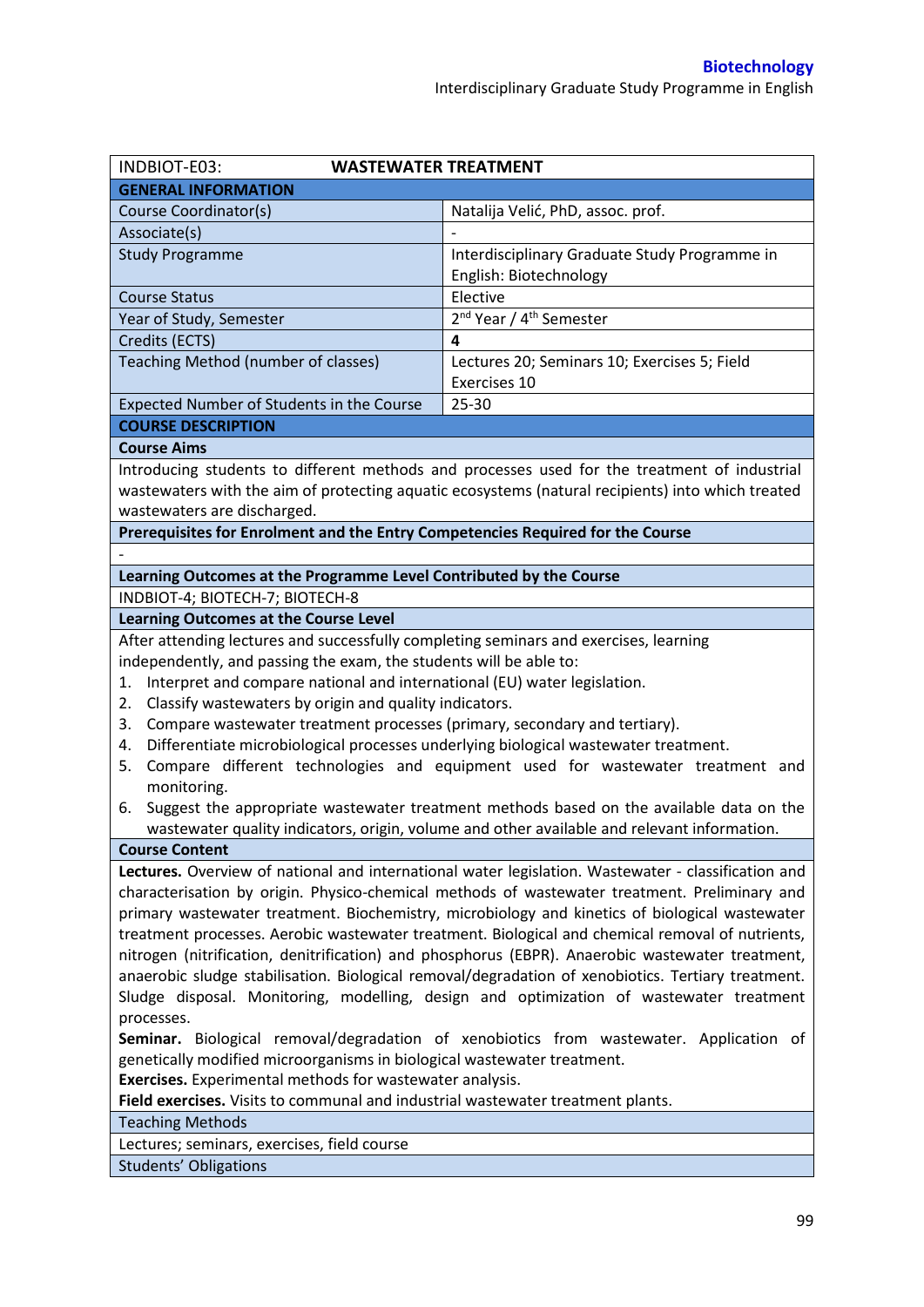## **Biotechnology**

Interdisciplinary Graduate Study Programme in English

Attendance at all forms of classes is mandatory and the students are obligated to attend all knowledge tests. The students may be absent from 30% (full-time students) and 50% (part-time students) of each of the forms of classes, provided that the absence is justified. An exercise hich has not been completed must be made up through a midterm exam.

**Monitoring the Activity of the Students** *(Connecting Learning Outcomes, Teaching Methods, and Grading)*

| <b>Class-related</b> | <b>ECTS</b>   | <b>Learning</b> | <b>Student activity</b> | <b>Evaluation</b> | <b>Grade points</b> |      |
|----------------------|---------------|-----------------|-------------------------|-------------------|---------------------|------|
| activity             |               | outcome         |                         | method            | Min.                | Max. |
| Classes, seminars    | 0.3           | $1 - 5$         | Attendance at           | Attendance        | 2                   | 5    |
|                      |               |                 | classes                 | records           |                     |      |
|                      |               |                 |                         |                   |                     |      |
| Seminar work         | 1.2           | 6               | Writing a               | Oral              | 13                  | 30   |
|                      |               |                 | seminar paper           | presentation      |                     |      |
|                      |               |                 |                         | of a seminar      |                     |      |
| Exercises            | 0.5           | $2-3,$          | Attendance at           | Exercises         | 5                   | 15   |
|                      |               | $5-6$           | exercises               | report            |                     |      |
| Final exam           | $\mathcal{P}$ | $1 - 6$         | Studying for the        | Written exam      | 30                  | 50   |
|                      |               |                 | final exam              |                   |                     |      |
| <b>Total</b>         | 4             |                 |                         |                   | 50                  | 100  |

### *Evaluation of the written part of the final exam*

| Percentage of correct answers (%) | Grade |
|-----------------------------------|-------|
| >95.00                            | 50    |
| 90.00-94.99                       | 47    |
| 85.00-89.99                       | 45    |
| 80.00-84.99                       | 40    |
| 75.00-79.99                       | 38    |
| 70.00-74.99                       | 35    |
| 65.00-69.99                       | 33    |
| 60.00-64.99                       | 30    |

# *Forming the final grade:*

The points granted for the final exam are added to the grade points awarded during class attendance. The grading process is conducted by absolute distribution, i.e. based on total achievements, and compared to the numerical system in the following manner:

A – Excellent (5): 90-100 grade points; B – Very Good (4): 80-89.99 grade points; C – Good (3): 65- 79.99 grade points;  $D$  – sufficient (2): 50-64.99 grade points

| Mandatory Literature (available in the library and via other media) |               |                  |  |  |  |  |  |
|---------------------------------------------------------------------|---------------|------------------|--|--|--|--|--|
| Title                                                               | Number of     | Availability via |  |  |  |  |  |
|                                                                     | copies in the | other media      |  |  |  |  |  |
|                                                                     | library       |                  |  |  |  |  |  |
| Burton FL, Tchobanoglous G, Tsuchihashi R, Stensel HD:              |               |                  |  |  |  |  |  |
| Wastewater Engineering: Treatment and Resource Recovery, 5th        |               |                  |  |  |  |  |  |
| Ed., Mcgraw-Hill Education: Metcalf & Eddy, Inc., 2013              |               |                  |  |  |  |  |  |
| Loosdrecht MCM, Nielsen PH, Lopez-Vazquez CM,<br>van                |               | yes              |  |  |  |  |  |
| Brdjanovic D: Experimental Methods in Wastewater Treatment,         |               |                  |  |  |  |  |  |
| IWA Publishing, London, 2016.                                       |               |                  |  |  |  |  |  |